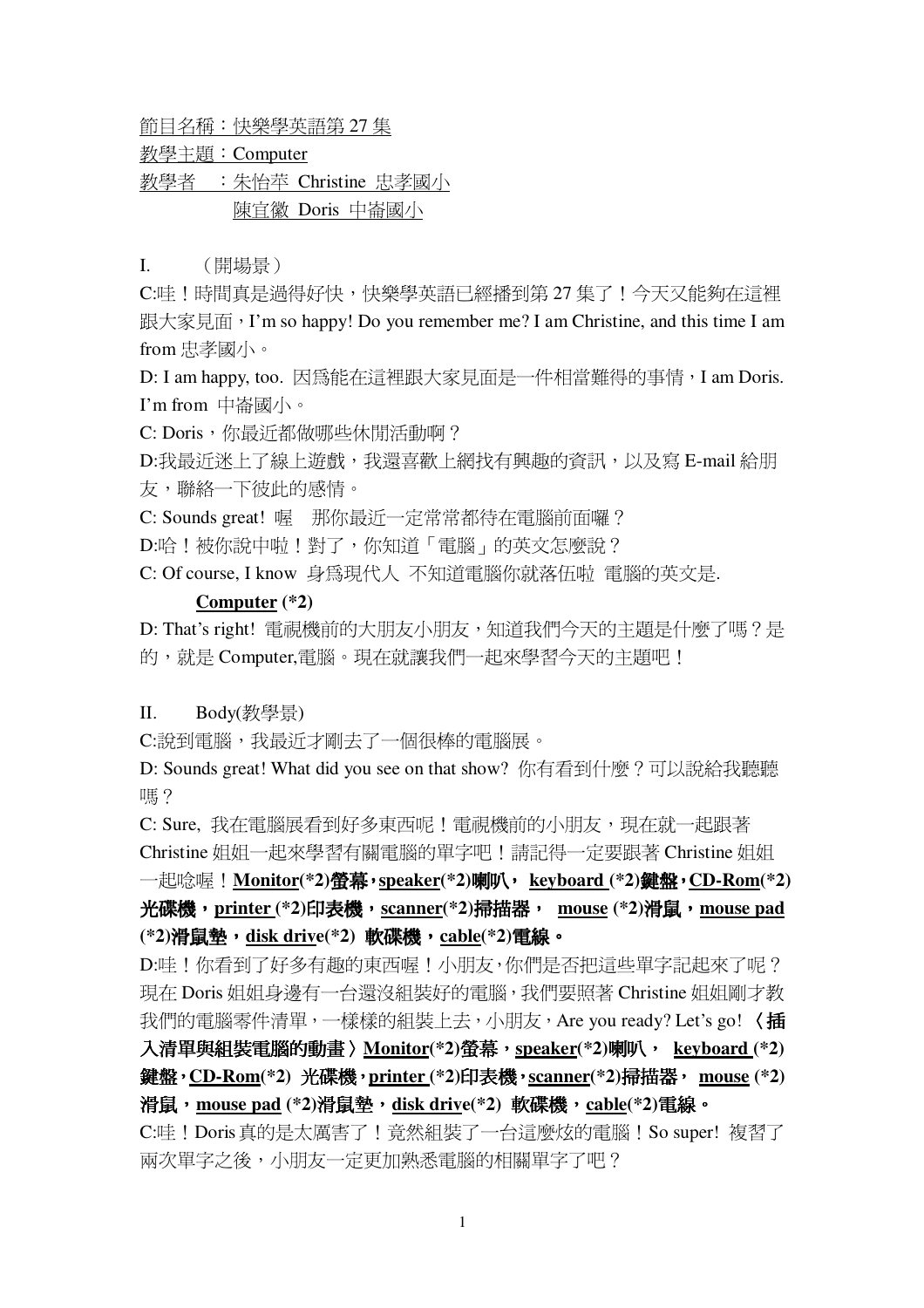D:是的,所以現在我們就要進行一段關於電腦的猜字遊戲了,小朋友可要好好聽 清楚了!

## 〈教學景---謎語對話景〉

- C: Hey! Doris, we've learned so many words about computer. Now, let me ask you two questions.
- D: Ok! No problem.

C: Please listen carefully! Question 1: Music is played through this.  $(*2)$  Do you know what's that?

- D: Hmmm... I got it! It's a **CD-Rom.**
- C: No, no. no. It's a speaker.
- D: Oh, sorry! I fail to catch.
- C: That's Ok! You have another chance.
- D: Sure, I will do my best.

#### C: Question 2:A computer displays information on this.  $(*2)$  Please guess it!

- D: Easy! It's a monitor. Right?
- C: Good job!

D: Yeah, I got it!

C: 小朋友,剛剛的對話中, Christine 姐姐出了兩個謎語給 Doris 姐姐猜, 不曉得 你們都聽懂了嗎?如果不懂,沒關係,現在就仔細聽我們講解吧!

D: 在第一個問題中, Christine 姐姐是這樣說的: Question 1:Music is played through this.(\*2) 這句話是說:音樂可以诱渦它播放出來,請問這是電腦中的什 麼配備呢?Doris姐姐一開始猜不出來,她說: I got it! It's a CD-Rom. 光碟機, 意思是說:我知道了,是光碟機。可是答案錯了, Christine 姐姐糾正她, 那應該 是喇叭 speaker。小朋友,不知道這題你是否猜對了?還是跟 Doris 姐姐一樣猜錯 了呢?現在,我們一起再把這個謎語複習一次。Music is played through this. (\*2) C:接下來,我們再一起看第二個問題。Christine 姐姐這次出的問題是: Question 2:A computer displays information on this. (\*2) 這個謎語的意思是:一台電腦可 以顯示它的資訊在上頭。Information 指的是資訊的意思, display 是顯示的意思。 Doris 姐姐這次很快就猜出來了, 她說: It's a monitor. 意思是說: 那是螢幕。小 朋友,不知道你這次是猜對還是猜錯呢?

D: 經過剛剛的講解,小朋友是否聽懂這兩個謎語的意思了呢?我們現在再聽一 次剛剛的謎語對話,要仔細聽,並且要大聲的跟著唸喔!

- 三、相關對話
- C: Doris 剛剛妳說妳洣上了線上游戲 直的有這麼好玩嗎
- D: Yeah, It's really so much fun. 自從有了 Internet 網際網路 電腦的功用就更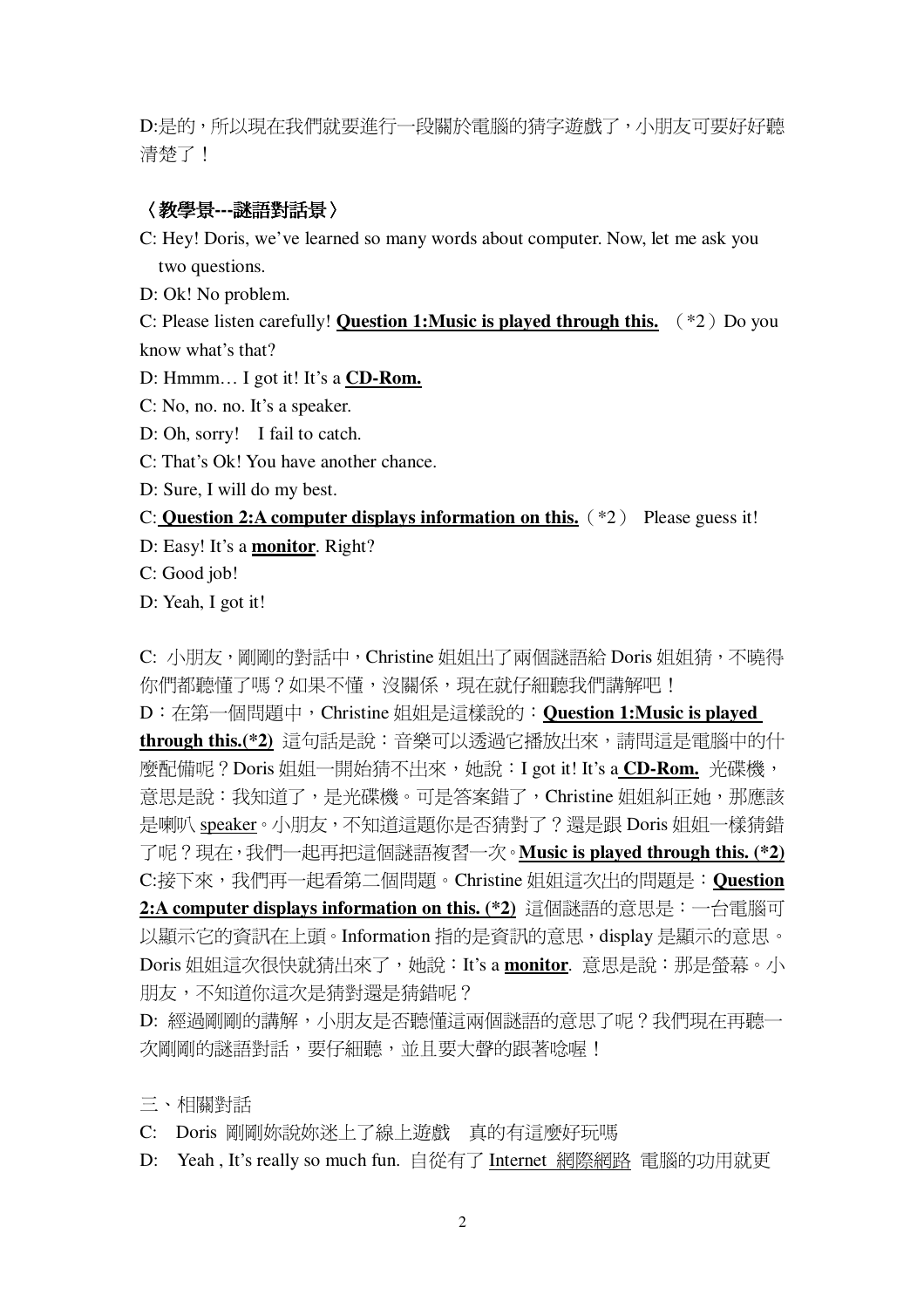大了 以前啊雷腦只能幫我們做文書處理和儲存資料 現在除了玩游戲 澴可以 透過網路瀏覽 下載資料 寫電子郵件互相傳遞訊息

C: Wow that's cool. 那你知道這些用涂的英文要怎麼說嗎

D: Sure, It's just a piece of cake for me ! 小代誌啦 (台語)

C: Good, 那在學會和電腦硬體相關的單字以後 我們馬上來看看網路可以為我 們帶來怎樣精采的生活吧

D: 小朋友 要仔細聽底下三組對話喔

先示範

 $(-)$ Surf the Internet

A: How often do you surf the Internet?

B: Very often. Because it's very convenient to search for information via the Internet.

 $(\square)$ Play on-line games

A: How do you like this game?

B: I'm addicted to it. The various picture and sound made me frightened. Yet it's just like watching a movie.

 $(\equiv)$ Write e-mail

A: I'm going to miss you when you go abroad.

B: Don't worry. We can send e-mail each other. It's very quick and cheap.

A: That's right. I could even forward some good articles to you.

B: Indeed, Internet can shorten the distance between us.

D: 這些對話好像有點難耶 Christine 讓我先考考你 它說的是網路哪三方面的功 用呢

C: First, Surf the Internet 就是上網瀏覽 Second, Play on-line games 就是玩電腦 線上游戲 Third Write e-mail 寫電子郵件

D: Bingo 不知道答案的小朋友別擔心 聽力是要慢慢訓練的 先學會聽關鍵字

- C: Right 例如第一組對話的問句 How often do you surf the Internet? surf the Internet (Net) 就是上網 那 How often do you ......就是.你多久....? 例如你想知道別人多久看一次電影你可以這樣問 How often do you go to the movies?
- D: Yeah 這個回答 Very often 也很好用喔 就是常常的意思 例如人家間你有沒有 常常唸英文 你當然要說 Very often 那為什麼會常常上網呢 喔是因為很方 便啊 It's convenient to ....就是這個意思 而杳資料的英文要怎麼說呢 就是 search for information 咦 為什麼會有一個怪怪的字 via 在 the internet 之前 呢
- C: 不怪不怪 這個 via 其實和 through 一樣 就是透過的意思 當然你如果用 on the Internet 也可以 都是用網路的意思
- D: 喔 所以這整句話 Because it's very convenient to search for information via the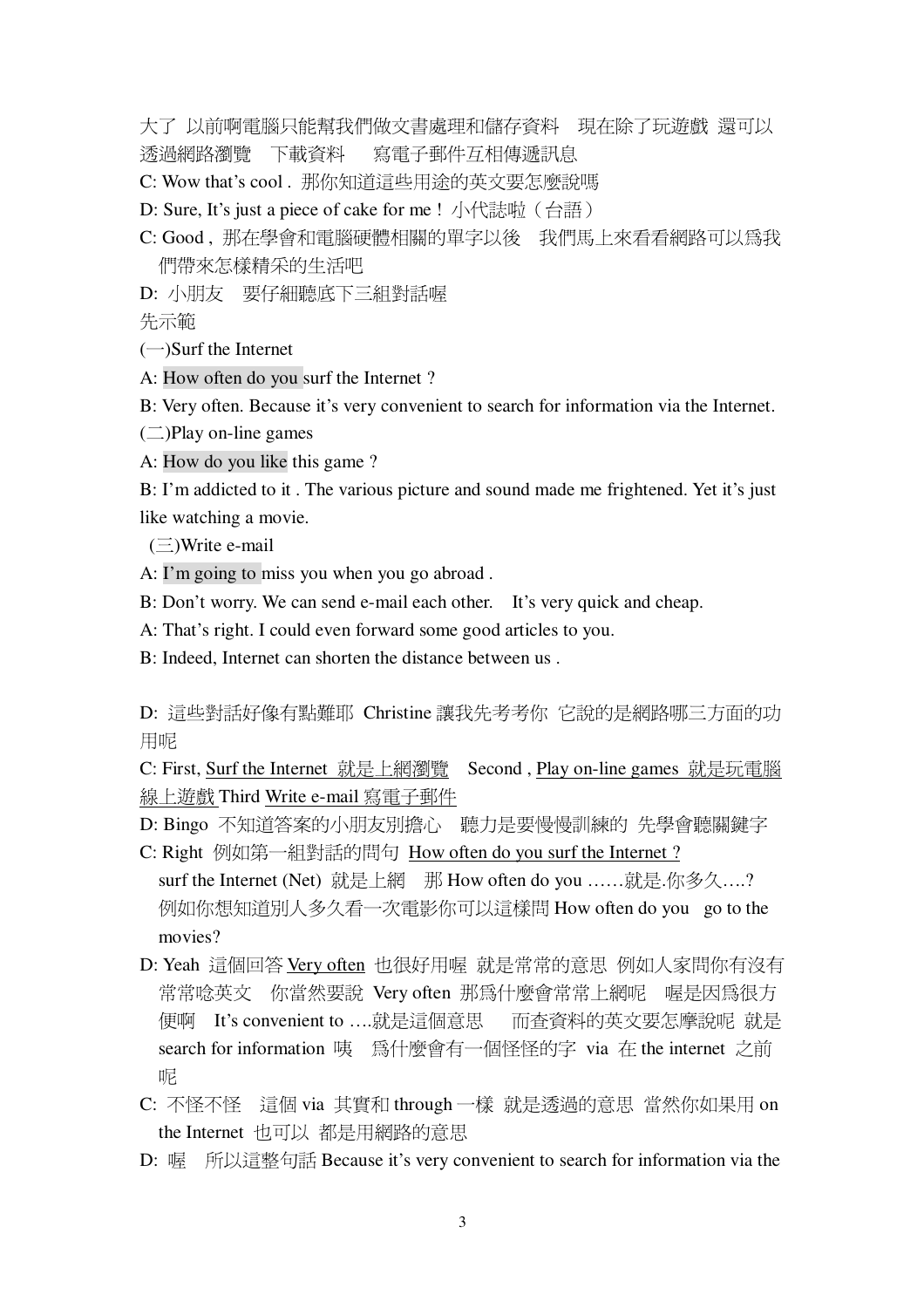Internet 的翻譯就是 因為用網路來查資料很方便

C: 接下來第二個對話 How do you like this game? 是問你喜不喜歡這個遊戲 你喜歡的話就可以回答 I like it very much 或是像對話裡回答的 I'm addicted <u>to it 就是不只喜歡 而且還很著迷 像上癮了一般 當然如果不喜歡</u> 你就說 I don't like it. 或是 I hate it . Ha 那....電視機前的小朋友啊 如果有人問你 How do you like this program? 你喜不喜歡我們的節目啊 Don't forget to say "I 'm addicted to it "! 希望大家都可以認真學英文學到上癮喔

D: That's right 說到線上遊戲為什麼會讓人上癮 間我就對啦 The various picture and sound made me frightened.. Yet it's just like watching a movie. 我也有同感啊 越來越多線上遊戲就像電影一樣 它們的書面 picture 和配樂 sound 都棒呆了 這 個 frightened 在這就是很畏懼的意思

C: 第三個對話一開始 I'm going to miss you when you go abroad. 意思是你出國 以後我一定會很想念你 go abroad 是出國 miss 就是想念

D: 嗯 聽得出這是發生在好朋友之間的對話 這位要出國的人聽了馬上安慰朋友 說 Don't worry. We can send e-mail to each other. 別擔心 我們可以寫電子郵件給 對方 It's very quick and cheap. 這個方法又快又便宜 他的朋友也同意地說

That's right. I could even forward some good articles to you. 喜歡用 e-mail的小朋友 一定知道 e-mail除了可以寫寫心裡的話以外還可以轉寄照片或好文章給朋友分 享 forward 就是轉寄

C: 最後這一句說得好 Indeed Internet can shorten the distance between us . indeed 是確實 short是短的 shorten是動詞就是縮短的意思而 distance就是距離 所以 整句話 Indeed Internet can shorten the distance between us 就是網路的確縮短了你 我的距離

D: 最後我們再把這三組問答看一遍 這一次小朋友可以邊聽邊試試看跟著唸

四、(教學景) - Chant 練習

D: Is there any chant about computer ? 有沒有比較好玩的 chant 可以把我們學的 幾個英文字帶入呢?

C: Yes, there is one. 有啊 請小朋友先仔細聽我們念一遍喔

先示範

Fun Fun Fun Video games

Quick Quick Quick E-mail to me right away

Click Click Click Give me something good to read

Be a smart and polite user.

Playing computer is so much fun !

D: Wow, that's interesting. 小朋友你有沒有聽懂這個 chant 在講什麼呢 fun: 好玩的 什麼東西好玩呢 讓我們來簡單地解釋一下

C: Video games 小朋友最愛的電動玩具